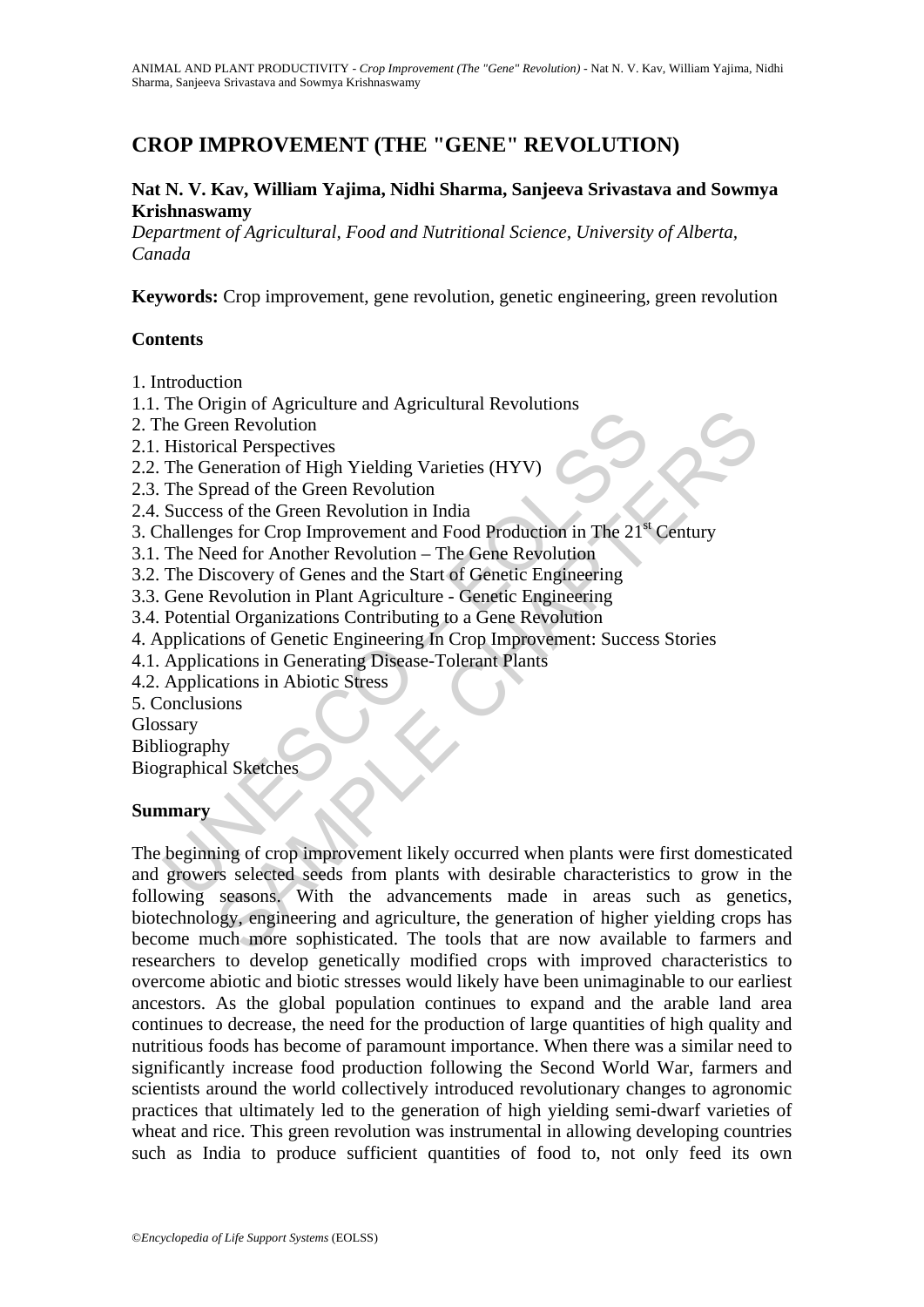population, but also to export excess grain to other countries in need. The green revolution likely prevented the deaths of millions due to widespread starvation. As successful as the green revolution was, it can be argued that there is a need for another agricultural revolution to further increase global food production. This encyclopedia chapter discusses the important events that led to the green revolution and how gene revolution for crop improvement has developed from the use of genetic engineering to modify crops to deal with environmental stresses and disease-causing organisms. Notable examples of genetically engineered crops that have already had a significant impact on agriculture include Bt-transgenic plants, "Golden Rice" and virus-resistant papaya.

### **1. Introduction**

# **1.1. The Origin of Agriculture and Agricultural Revolutions**

The Origin of Agriculture and Agricultural Revolutions<br>nough agriculture, in the broadest sense, can be thought of as the<br>ressess involved in farming, including crop production and raising<br>cyclopedia chapter will focus on **rigin of Agriculture and Agricultural Revolutions**<br>
egriculture, in the broadest sense, can be thought of as the sum of all of<br>
mvolved in farming, including crop production and raising of livestock,<br>
lia chapter will foc Although agriculture, in the broadest sense, can be thought of as the sum of all of the processes involved in farming, including crop production and raising of livestock, this encyclopedia chapter will focus on the application of genetic engineering to improve crop production in terms of quality and yield. It is believed that humans domesticated plants throughout the world in at least eight independent or "pristine" centers (although different authors recognize between 8 to 12 independent centers), namely, (a) Asia (Near East, South China, North China), (b) the Americas (South America, Central Mexico, Eastern United States), (c) Africa (Sub-Sahara) and (d) the Western Pacific (New Guinea). It is believed that agriculture developed as part of a natural process of cultural evolution and spread widely from these primary centers. The first agricultural revolution, which started around 8 000 BC is also known as the Neolithic Revolution. From the beginning, the practice of agriculture has taken advantage of the naturallyoccurring fundamental processes of energy and nutrient transfers that characterize natural ecosystems, and humans have harnessed these processes to develop agroecosystems.

Maintaining viable and sustainable agricultural productivity is crucial in order to continue to provide sufficient food to feed the rapidly growing global population. Throughout history, farmers have utilized technology in an effort to significantly improve food production. Plant breeding techniques have been used to create new varieties of crops adapted to specific environments or needs, including those that are resistant to environmental stresses or are easier to harvest. In addition, chemical input in the form of pesticides and herbicides are widely used to protect crops from insects, pathogens and weeds. Fertilizers are routinely used to replenish nutrients in the soil that are required for optimal growth and development thus ensuring high productivity of our crop plants. During the past 50 years, plant breeders have succeeded in generating high yielding cultivars of plants with a seemingly ideal complement of genes, which are often sourced from different wild populations, to develop crops that exhibit desired characteristics. All these advances in crop agriculture, collectively referred to as the green revolution, or as the second agricultural revolution, have been credited for significantly increasing agricultural productivity around the world. However, the growing population coupled with a dwindling land base for agriculture has necessitated the development of novel crop varieties with even higher yield potential. To this end, a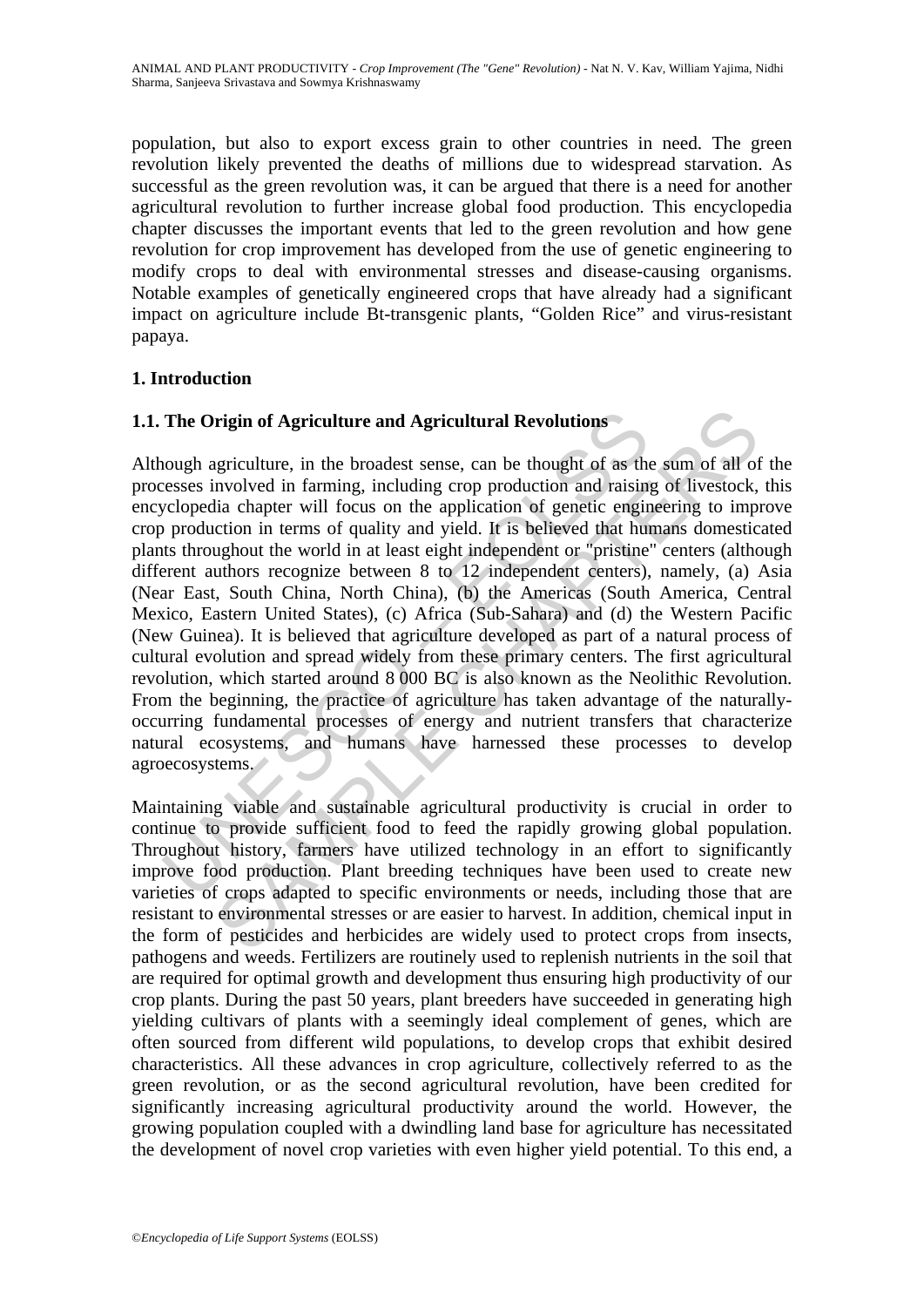third revolution in crop agriculture, the gene revolution is occurring at this time which has significant potential to improve the tolerance of crop varieties to environmental stresses, pathogens, and insects that severely affect productivity. In addition, this gene revolution has the potential to develop designer crops with increased nutritive value such as "Golden Rice" for combating vitamin A deficiency in large parts of the world.

# **2. The Green Revolution**

# **2.1. Historical Perspectives**

Second World War, countries in the southern regions of A<br>stificant population increase, which may have contributed to a ris<br>food shortages. Yields of wheat and rice were relatively low<br>cultural practices including the use If World War, countries in the southern regions of Asia encounter<br>population increase, which may have contributed to a rise in poverty le<br>shortages. Yields of wheat and rice were relatively low due to primit<br>practices inc The term green revolution was first used to describe the land reforms that took place in Eastern Europe during the 1930s, but this term is now perhaps more commonly used to describe a revolution in agriculture that occurred during the 1950s and 1960s. Following the Second World War, countries in the southern regions of Asia encountered a significant population increase, which may have contributed to a rise in poverty levels and food shortages. Yields of wheat and rice were relatively low due to primitive agricultural practices including the use of crop varieties that were only suitable for local micro-environments thereby limiting the area in which a particular variety could be grown. The introduction of high yielding crop varieties (HYV), developed by Dr. Norman Borlaug and the Rockefeller Foundation, adoption of modern agricultural practices involving the use of chemical fertilizers, pesticides and the mechanization of agriculture led to dramatic improvements in crop productivity in various parts of the world. Thus the green revolution led to the increased availability of food thereby preventing catastrophic and widespread malnutrition. In March 1968, William Gaud, a United States Agency for International Development (USAID) Administrator, speaking to the Society for International Development in Washington emphasized that the changes that took place in the wheat and rice fields of Asia were revolutionary, albeit non-violent, and termed it the green revolution. Dr. Norman Borlaug, widely believed to be the father of this green revolution was awarded the Nobel Peace Prize in 1970 for his contributions to humanity.

# **2.2. The Generation of High Yielding Varieties (HYV)**

The success of the green revolution can be largely attributed to the introduction of highyielding semi-dwarf varieties of wheat and rice along with the application of large amounts of nitrogen fertilizers. The use of nitrogen fertilizers was essential to increase the yield of grains; however, it also promoted stem elongation, which resulted in an overall increase in plant height. The stems of tall wheat and rice plants were not strong enough to support the heavy grain of the HYVs so these plants would "lodge" or fall over. The development and introduction of semi-dwarf cereal crop varieties, which would not lodge during crop production, was therefore crucial for the success of the green revolution.

Semi-dwarf wheat originated in Japan during the late  $19<sup>th</sup>$  century when Japanese researchers hybridized the Daruma variety of wheat with several American varieties ultimately giving rise to an extremely productive variety of wheat they named Norin 10. Scientists in the United States then crossed Norin 10 with a native variety called Brevor and took the product of this cross to Mexico in 1954 where Dr. Norman Borlaug and his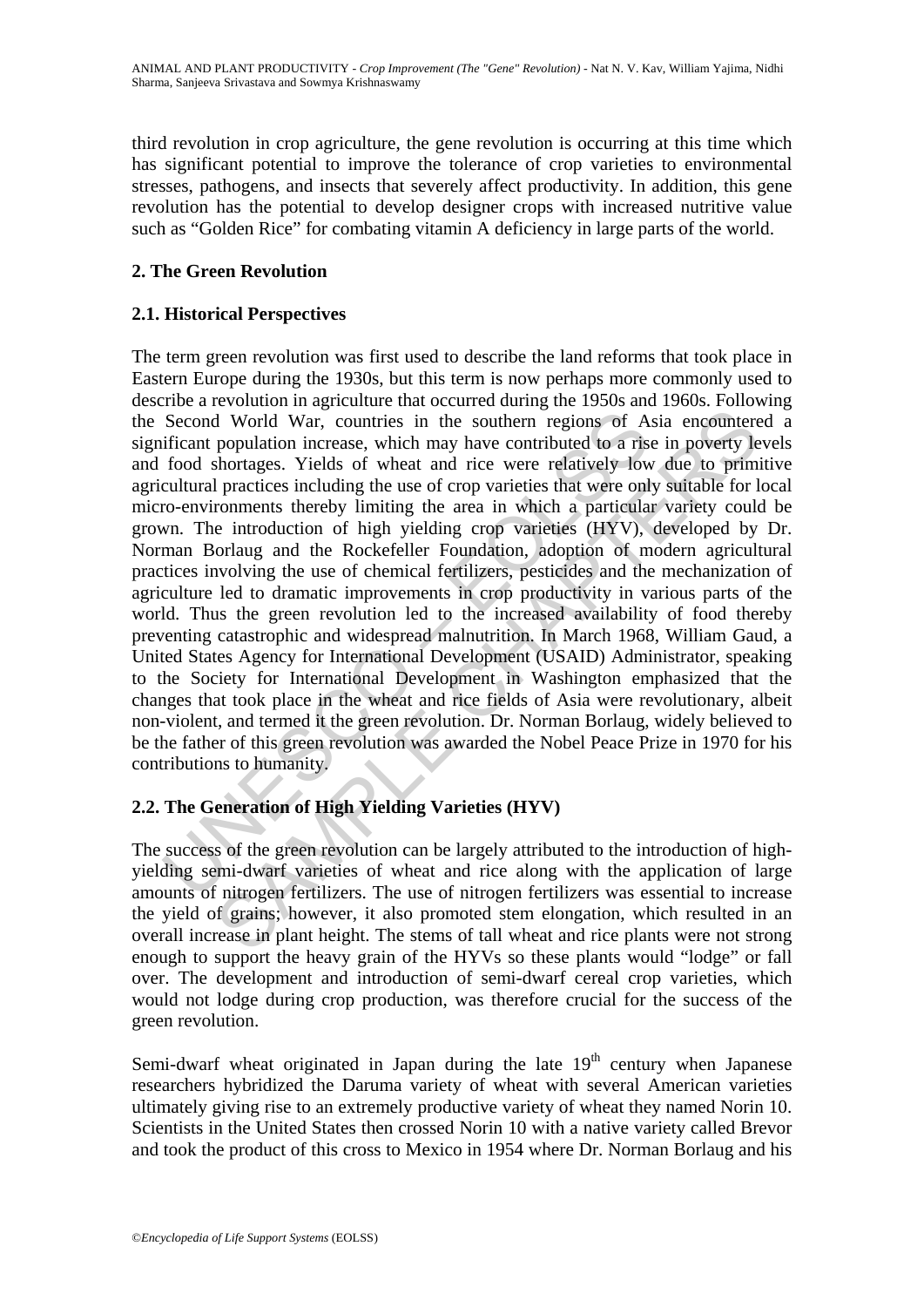colleagues developed several HYVs of wheat. The seeds from the semi-dwarf HYV plants that were generated were subsequently sent to India and other developing countries.

endent on the introduction of semi-dwarf, high yielding *indica*<br>cical areas. In comparison to the traditional crops, these HYVs p<br>with the use of chemical fertilizers and pesticide gave higher yie<br>and greater profits to f The generation of semi-dwarf rice paralleled the development of semi-dwarf wheat. The dwarfing gene was identified from a Chinese rice variety called *Dee-geo-woo-gen*, which was used to produce a highly successful Taichung Native-1 (TN-1) variety through a breeding program in Taiwan. A cross between *Dee-geo-woo-gen* and an Indonesian variety named *Peta*, at the International Rice Research Institute (IRRI), Philippines, resulted in the generation of a semi-dwarf rice variety named IR-8. Many commercial semi-dwarf *indica* cultivars grown in tropical and semi-tropical areas have subsequently been generated from TN-1 and IR-8. Semi-dwarf HYVs have also been produced independently in China, Japan and the USA. The green revolution in rice was dependent on the introduction of semi-dwarf, high yielding *indica* cultivars grown in tropical areas. In comparison to the traditional crops, these HYVs planted on irrigated land with the use of chemical fertilizers and pesticide gave higher yields per unit of land area and greater profits to farmers. New rice varieties transformed flood-prone land to areas that rice growers could now utilize and increased production to levels five times greater than traditional deepwater varieties. Due to the green revolution, the HYVs of wheat and rice are now planted on 84 and 74% of farmed land, respectively, irrigation has increased more than two-fold, fertilizer consumption has increased more than 30 fold and as a result, rice and wheat production has increased from 127 million tons to over 760 million tons between the 1960s and 2000.

# **2.3. The Spread of the Green Revolution**

on the introduction of semi-dwarf, high yielding *indicea* cultivars grow<br>and the introduction of semi-dwarf, high yielding *indicea* cultivars grow<br>and set of chemical fertilizers and pesticide gave higher yields per unit Even though the green revolution first began in Mexico (1950s), the precursors to this revolution could be traced to the significant increase in productivity observed in hybrid maize experienced by US farmers during the 1930s and the 1940s. The green revolution then spread from Mexico to India (1950s), Pakistan and the Philippines (1960 to 1970s) and later to China (1980). During the mid-1960s to the early 2000s, a number of other countries such as Afghanistan, Indonesia, Iran, Kenya, Malaysia, Morocco, Sri Lanka, Thailand, Tunisia and Turkey have also adopted the use of HYVs and have reaped the benefits associated with improved agricultural practices, plant protection measures, chemicals, fertilizers and mechanization. However, as Gordon Conway, an expert on the green revolution, points out in his book, "The Doubly Green Revolution", the practices that made the green revolution successful in various parts of the world has been somewhat of a hit-or-miss in some other parts of the world. Despite this, it can be argued that any increased productivity achieved from the green revolution was not merely a one-time increase in crop yields, but rather a long-term and sustainable one.

### **2.4. Success of the Green Revolution in India**

During the 1950s, soon after its independence from Great Britain, India was in the midst of dealing with problems arising from its limited agricultural productivity and there were many who believed that India would not be able to feed its population. However, the introduction of HYVs developed in Mexico, into India increased the yields of cereal crops two- to three-fold in the Punjab region alone. This "miracle" seed brought new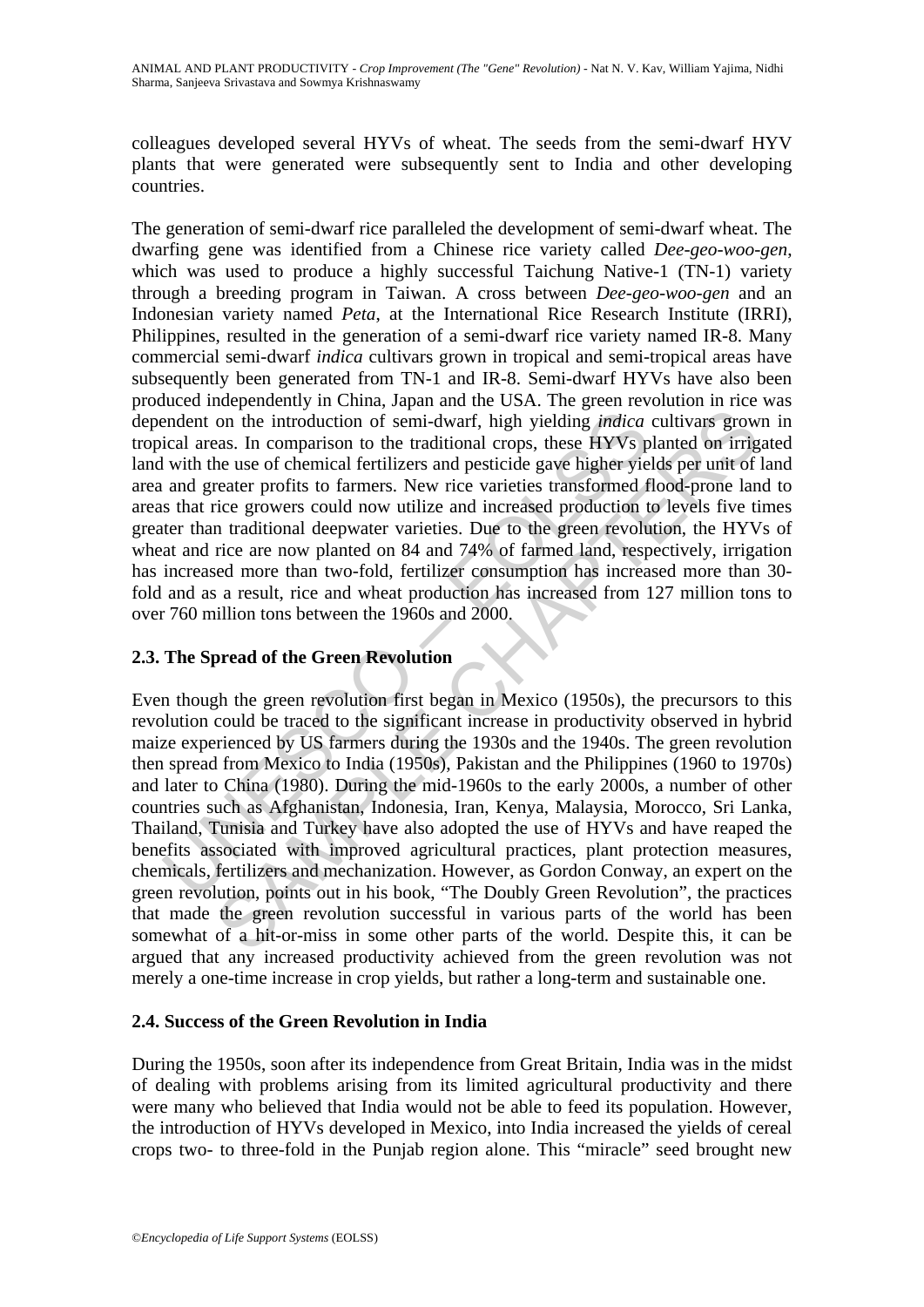Solution to other nations. It also played a significant role in<br>the inomic growth by raising the incomes of farmers and increasing th<br>rade and commerce. The success of the green revolution in India<br>the cooperation between in to other nations. It also played a significant role in boosting over<br>prowth by raising the incomes of farmers and increasing the pace and vold<br>commerce. The success of the green revolution in India is an example<br>coopera hope for sustainable agriculture on the Indian subcontinent and the use of the HYVs quickly spread to neighboring regions. The Ford Foundation and the Indian government collaborated to import a significant amount of wheat seeds from The International Maize and Wheat Improvement Center (CIMMYT), Mexico for Indian farmers to grow on their fields. Soon after, India began its own green revolution through plant breeding, development of irrigation systems as well as the development and use of agrochemicals (fertilizers and pest control agents). The higher yield and greater profits achieved due to the use of HYVs of wheat led to greater adoption of these varieties by farmers. As a result, the total cereal production in India increased from an annual average of 74 million metric tons in the 1960s to 100 million metric tons in the 1980s and to 134 million metric tons by the 1990s. The green revolution was instrumental in helping transform India from a country that relied on food imports to help feed its population to a self-sufficient nation whose crop production was high enough that it could export excess grain to other nations. It also played a significant role in boosting overall economic growth by raising the incomes of farmers and increasing the pace and volume of trade and commerce. The success of the green revolution in India is an example of how the cooperation between various agencies and governments led to the implementation of agricultural practices that improved productivity and brought prosperity to regions that could not feed their population at one instance.

- -
- -
- -

TO ACCESS ALL THE **20 PAGES** OF THIS CHAPTER, Visit: http://www.eolss.net/Eolss-sampleAllChapter.aspx

#### **Bibliography**

http://www.nature.com/nature/dna50/index.html [This webpage made available by Nature Publishing Group celebrates many of the discoveries and achievements that contributed to the understanding of the molecular structure and basis of DNA].

Betz, F.S., Hammond, B.G. and Fuchs, R.L. (2000). Safety and advantages of *Bacillus thuringiensis*protected plants to control insect pests. *Regul. Toxicol. Pharmacol.* **32**, 156-173. [This review discusses the effectiveness of Bt-transgenic crops as well as the safety of the use of these crops].

Khush, G.S. (2001). Green revolution: the way forward. *Nat. Rev. Genet.* **2**, 815-821. [This review examines the effects the generation of high yielding transgenic crops and the adoption of improved agronomic practices had on the green revolution].

Paine, J.A., Shipton, C.A., Chaggar, S., Howells, R.M., Kennedy, M.J., Vernon, G., Wright, S.Y., Hinchliffe, E., Adams, J.L., Silverstone, A.L. and Drake, R. (2005). Improving the nutritional value of Golden Rice through increased pro-vitamin A content. *Nat. Biotech.* **23**, 482-487. [This describes how the nutritional value of Golden Rice has been improved by genetic engineering].

Punja, Z.K. (2001). Genetic engineering of plants to enhance resistance to fungal pathogens – a review of progress and future prospects. *Can. J. Plant Pathol.* **23**, 216-235. [This review discusses how genetic engineering has been utilized to confer increased tolerance to fungal phytopathogens].

Srinivasalu, N., Sopory, S.K. and Kavi Kishor, P.B. (2007). Deciphering the regulatory mechanisms of abiotic stress tolerance in plants by genomic approaches. *Gene* **388**, 1-13. [This review describes methods